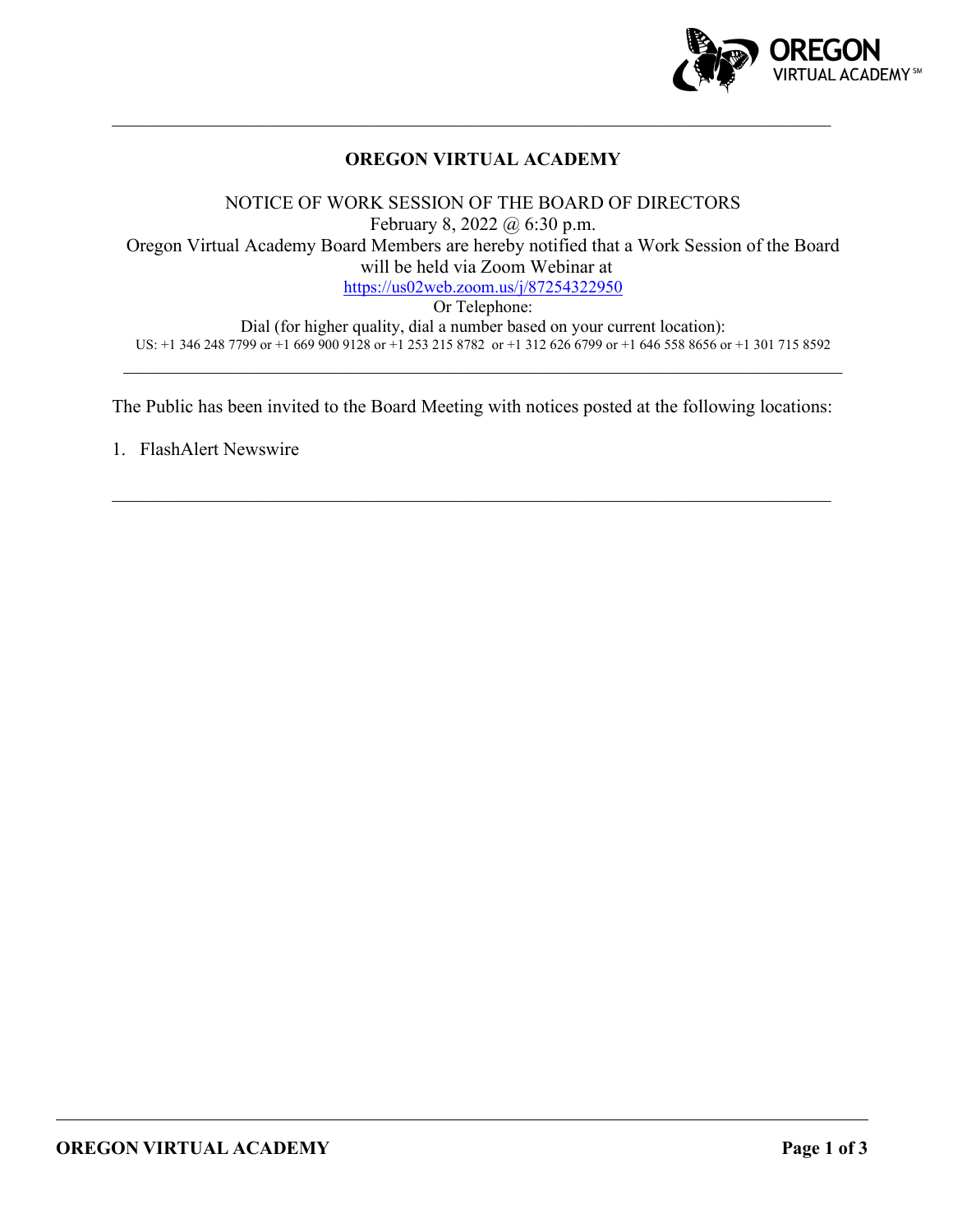

## **WORK SESSION AGENDA BOARD OF DIRECTORS OREGON VIRTUAL ACADEMY**

### **Tuesday, February 8, 2022 at 6:30 p.m.**

<https://us02web.zoom.us/j/87254322950>

#### **Public Comments at Board Meetings**

ORVA Board Meetings are meetings for board members that occur in public, they are not meetings of the public. Being a virtual school, meetings are held monthly online in the Zoom webinar platform. Participants have the ability to use the Q&A feature to send questions and/or comments directly to the members of the board during meetings. The webinar format permits board members to conduct their business while allowing for public interaction during portions of the meeting where it makes sense to the discussion. The public comment portion of the meeting provides an opportunity for constituents to directly address the Oregon Virtual Academy Board of Directors.

#### **We encourage public comments at all regular meeting sessions (not work sessions or executive sessions) and ask that you respectfully follow the meeting guidelines below:**

- Public Comment occurs from approximately 6:45 to 7:00 p.m. at the beginning of monthly Board Regular Session meetings, which occur on the fourth Tuesday of each month.
- Each person who signs up to speak should arrive no later than 6:30 PM.
- During the 15-minute Public Comment period, each registered speaker will have up to 3 minutes in which to address the Board.
- If you have hand-outs or materials for the Board, please present them to the Board's Executive Assistant who will distribute them to the Board members after the meeting.
- The Board Chair has full discretion over the Public Comment period, including the ability to manage speaking time to allow for additional comments.
- No inappropriate comments or behavior will be tolerated. Inappropriate behavior is defined as attempting to engage individual board members in conversation, insults, obscenities or profanity, attacks against any person in their personal capacity, and/or physical violence or threat thereof.
- Try to resolve any issues with teachers, school principals, direct supervisors, Executive Director, or other school personnel before bringing the issue to the board.
- Recognize that the board does not discuss personnel matters at board meetings. Do your homework and understand the basic facts of the issue before addressing the board. Prepare an outline and be organized.

#### **Process to request a speaking slot:**

• There are no public comment during Board Work Sessions

#### **Guidelines for addressing the board:**

- When your name is called, unmute your microphone and turn on your camera (optional). Speak into the microphone, giving your full name and title (only if employed at ORVA).
- Remember that comments are limited to three minutes.
- Be respectful of the board when speaking.
- Be ready to respond to questions from the board if asked.
- Address your testimony to the board members, not the audience.
- The board's goal for the public comment period is to hear your concerns, comments and opinions.